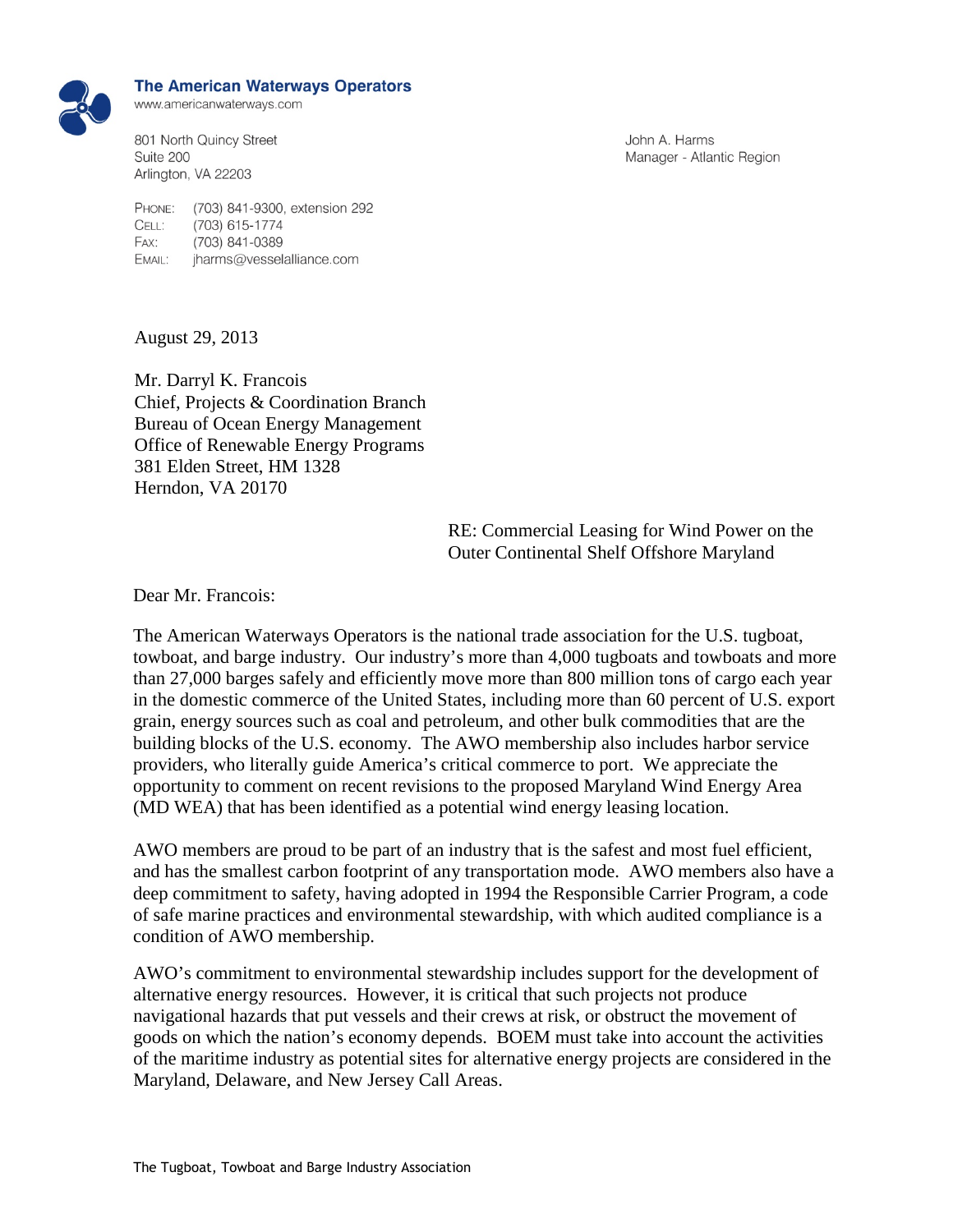Commercial Leasing for Wind Power on the Outer Continental Shelf Offshore Maryland August 29, 2013 Page 2

Call Area "Maryland" is located within a traffic lane utilized by the maritime industry, including tugboats and barges, for north-south routes. While some vessels do prefer a nearshore route, many tugboats and barges utilize an offshore north-south route because it allows vessels to avoid the congestion present at the mouth of Delaware Bay. This congestion is present due to heavy traffic into and out of Delaware Bay, which is directed into a traffic separation scheme. Maintaining the current north-south route for tugboats and barges will allow them to cross the inbound-outbound traffic lanes for Delaware Bay further from shore at nearly right angles. This will minimize congestion in the area. Congestion is a potential safety hazard, especially during inclement weather, when visibility is reduced and tugboats may require longer tow lines for barges under tow.

The current MD WEA would force tugboats to navigate an additional 10-12 miles offshore from the current north-south routes at all times and in all weather conditions. In certain weather conditions, just one mile further offshore can change sea conditions drastically for certain vessels, putting these vessels at greater risk and jeopardizing a safe transit. In addition to these safety concerns, forcing vessels out of normal navigational routes will waste up to 100 gallons of fuel per hour, increase air emissions, and add hours to transit times, adding to the cost of goods moved. These new proposed transit routes will lead to increased costs in the transportation of essential commodities that are the building blocks of our national economy.

Given the safety, economic, and environmental disadvantages of proceeding east of the current MD WEA, many tugboats would likely opt to proceed inland of the WEA. This would result in increased congestion into and out of Delaware Bay, as tugboats and barges cross the traffic separation schemes. The plan titled "USCG Alternative 1" modifies the eastern edge of the MD WEA to allow tugs and barges to continue their preferred north-south route, albeit with several modifications.

*Keeping the aforementioned safety, economic, and environmental concerns in mind, AWO strongly recommends that BOEM modify the MD WEA using "USCG Alternate 1" as the eastern edge of the call area (see page 4). This includes removing the following lease blocks from WEA consideration: 6827; 6826; 6825; 6777; 6776; 6775 (except aliquots A, B, and E); 6726 (except aliquot A); and 6725 (aliquot P only).*

Modification of the MD WEA to allow for a north-south vessel route will be a positive improvement on the current siting scheme. However, AWO is concerned with the cumulative impact of additional WEAs planned in the region. Many AWO members utilize a near-shore route from Virginia to New Jersey and those routes must also be preserved. The current WEA development process relies on a piecemeal, state-by-state approach for addressing vessel navigation issues. Developing additional offshore wind energy projects in Delaware and New Jersey could severely disrupt offshore and near-shore vessel operations on the Atlantic coast. A significant portion of the region's chemical and petroleum goods are moved by tug and barge from Norfolk, Baltimore, and Philadelphia to New York, Boston, and points north. The proposed WEAs offshore of Maryland, Delaware, and New Jersey will have a substantial impact on this trade.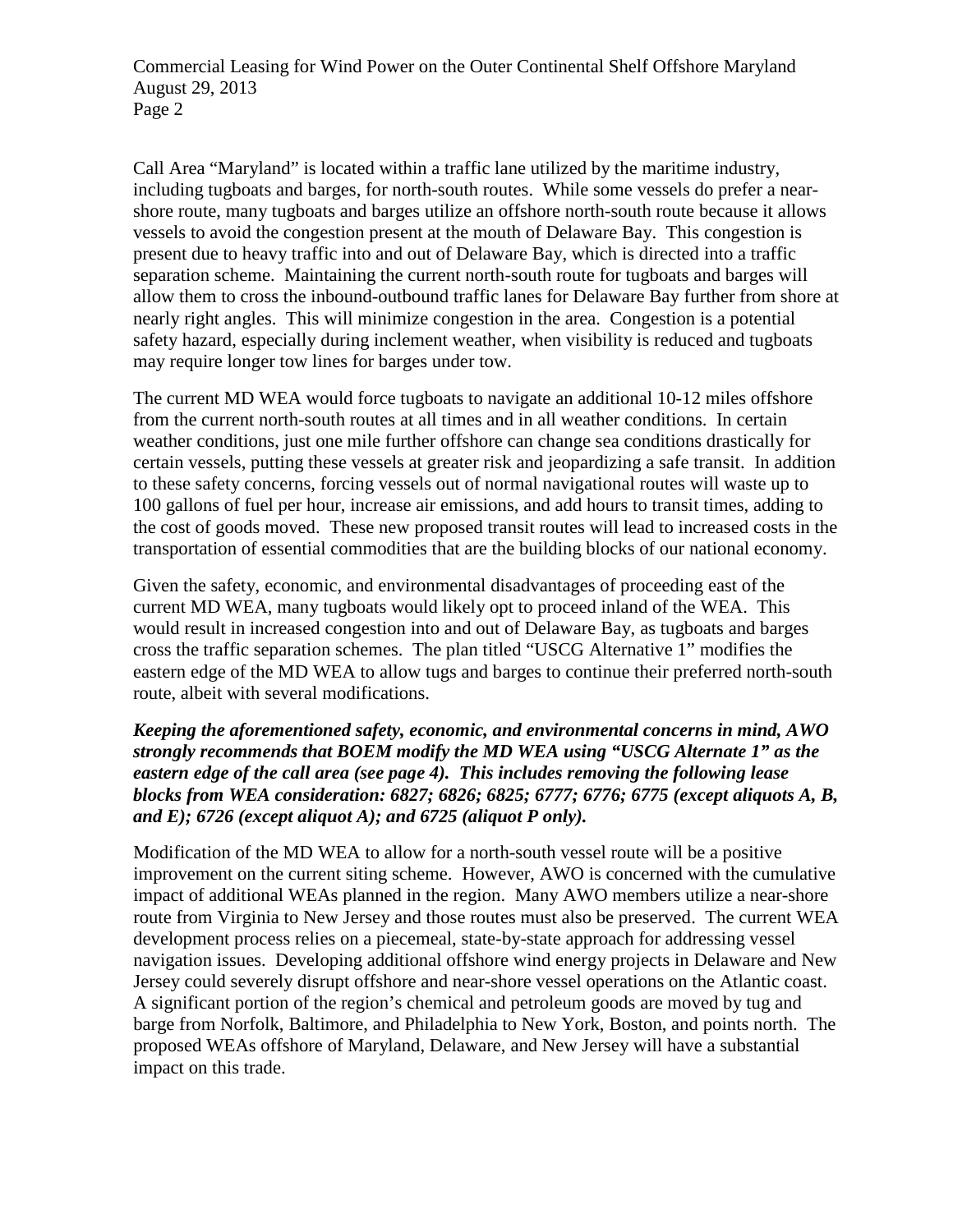Commercial Leasing for Wind Power on the Outer Continental Shelf Offshore Maryland August 29, 2013 Page 3

To mitigate these concerns, AWO supports the U.S. Coast Guard's Atlantic Coast Port Access Route Study (ACPARS), which will clearly define current and future vessel traffic routes for tugs, barges, and deep draft vessels in the area. Using data developed through the ACPARS process, fairways can be identified and established to ensure that wind projects will not produce navigational hazards that put vessels and crews at risk, or obstruct the vital movement of goods to and from ports. The tugs and barges operated by AWO members do not always navigate in the same waters and along the same routes as deep draft vessels, but the interaction of these varying routes can have a major effect on vessel operations and safety. AWO remains very concerned that any displacement of deep draft vessel navigation routes could cause a cascading effect, thus displacing and/or disrupting the routes utilized by shallow draft towing vessels.

*AWO strongly recommends that BOEM delay a final decision regarding the siting of the MD WEA until the ACPARS is completed and the findings of that study are incorporated into the siting of the WEA. This will ensure that state-by-state energy plans include a regional and national understanding of vessel operations.*

Thank you for the opportunity to comment. AWO would be pleased to answer any questions or provide further information as the Bureau sees fit.

Sincerely,<br>In A Home

John A. Harms